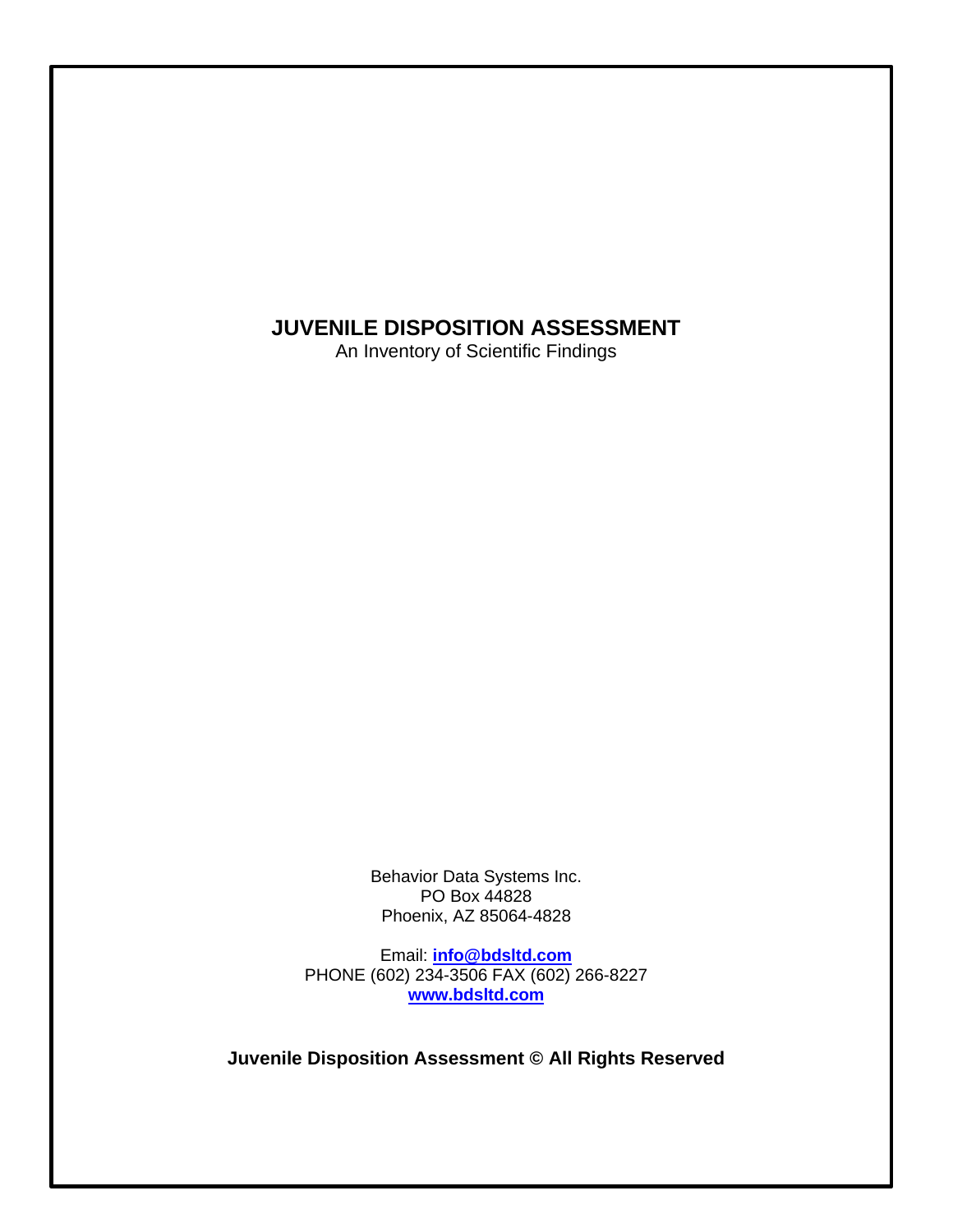## **Table of Contents**

Preface

Introduction

**Scales** 

**Truthfulness** Violence Alcohol Drug Resistance Suicide **Distress** Self-Esteem Stress Coping Abilities

Juvenile Disposition Assessment Research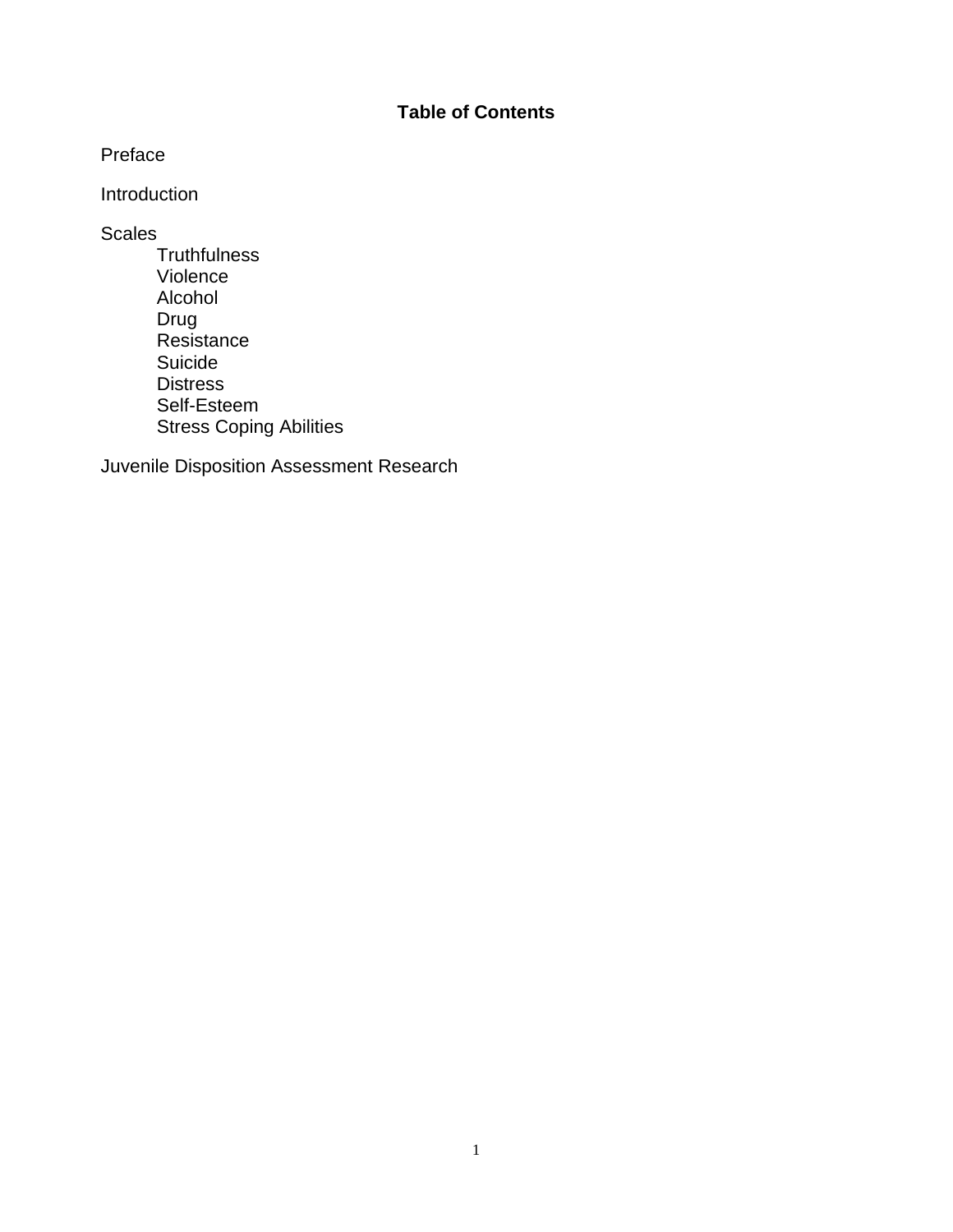## **Preface**

The Juvenile Disposition Assessment (JDA) is a juvenile defendant assessment test that accurately measures defendant risk of violence (lethality), resistance attitudes, substance (alcohol and drugs) abuse, emotional and mental health problems.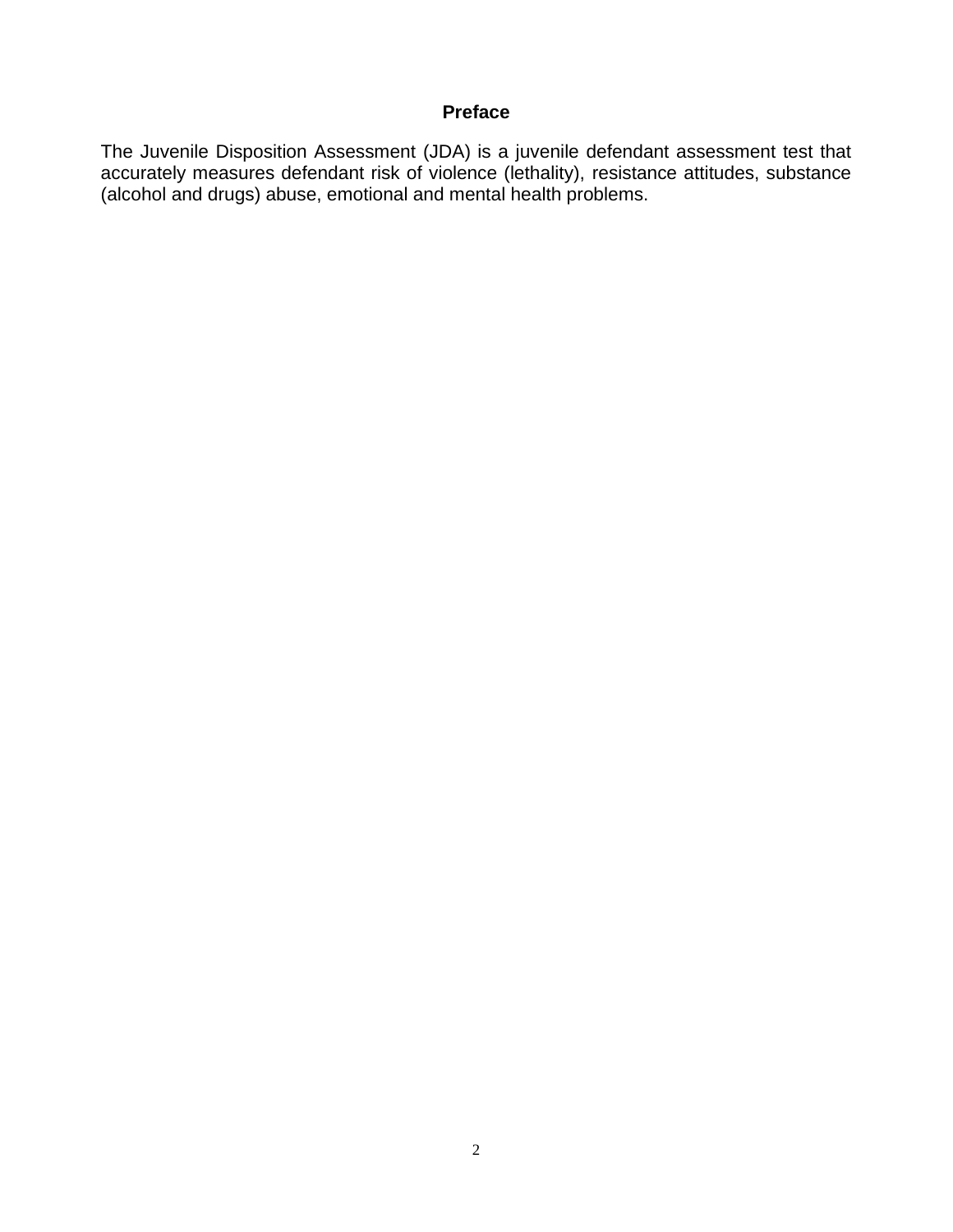#### **Introduction**

Many troubled youth are in need of services. The criminal justice system is an important contact point for juvenile offenders. The courts can screen juvenile offenders for problems and direct them to appropriate agencies for help, treatment, and rehabilitation. The Juvenile Disposition Assessment is a juvenile defendant assessment or screening test. Screening juvenile defendants to identify problems facilitates placement of juveniles into appropriate supervision levels, intervention programs, and treatment. Accurate and reliable, juvenile defendant risk and needs assessment is essential for placement of troubled youths into programs that address their problems and needs.

The JDA combines criminal history, along with other behavioral history, which includes substance abuse, violence potential, personal resistance or cooperation, and other personality factors. For intervention and treatment programs to be effective, juvenile defendants risk level must match service programs intensity level. That is, high risk juveniles placed in high risk programs and low risk juveniles placed in low risk programs. Research has found that placing low risk defendants in programs designed for high risk defendants can be harmful to them (Andrews, D., Bonta, J.& Hoge, R. Classification for effective rehabilitation: Rediscovering Psychology. Criminal Justice and Behavior, 1990, 17, 19-52). The JDA was designed specifically for the purpose of aiding decisions, regarding juvenile defendant placement and rehabilitation.

The Juvenile Disposition Assessment (JDA) is a multidimensional test that was developed to meet the needs of juvenile defendant screening and assessment. JDA scales measure violence (lethality) tendencies (Violence Scale), alcohol and drug abuse severity (Alcohol & Drug Scales), resistance (Resistance Scale), suicide ideation (Suicide scale), and emotional or mental health problems (Distress, Self-esteem and Stress Coping Abilities Scales). In addition, the Truthfulness Scale measures juvenile truthfulness while completing the test. Juveniles who deny or minimize their problems are detected by the Truthfulness Scale. Truthfulness Scale scores are used to truth-correct other scale scores. A test that is multidimensional lends itself to recidivism prediction. The present study investigated the reliability, validity, and accuracy of the Juvenile Disposition Assessment.

Personality, attitude, and behavioral factors, often referred to as "dynamic variables," are capable of change and are amenable to intervention and treatment. Positively changing juvenile defendants' personality, attitudes, and behavior can lead to behavioral change, which in turn can lead to reductions in recidivism. Identification of problem-prone defendants is the first step in directing juveniles to appropriate programs, aimed at helping them to positively change their behavior.

For ease in interpreting defendant risk, the JDA scoring methodology classifies juvenile scale scores into one of four risk ranges: low risk (zero to 39<sup>th</sup> percentile), medium risk (40 to 69<sup>th</sup> percentile), problem risk (70 to 89<sup>th</sup> percentile), and severe problem risk (90 to 100<sup>th</sup> percentile). By definition, the expected, percentages of juveniles scoring in each risk range (for each scale) is: Low risk (39%), medium risk (30%), problem risk (20%), and severe problem risk  $(11\%)$ . Youths who score at or above the  $70<sup>th</sup>$  percentile are identified as having problems. Juveniles' scale scores at or above the 90<sup>th</sup> percentile identify severe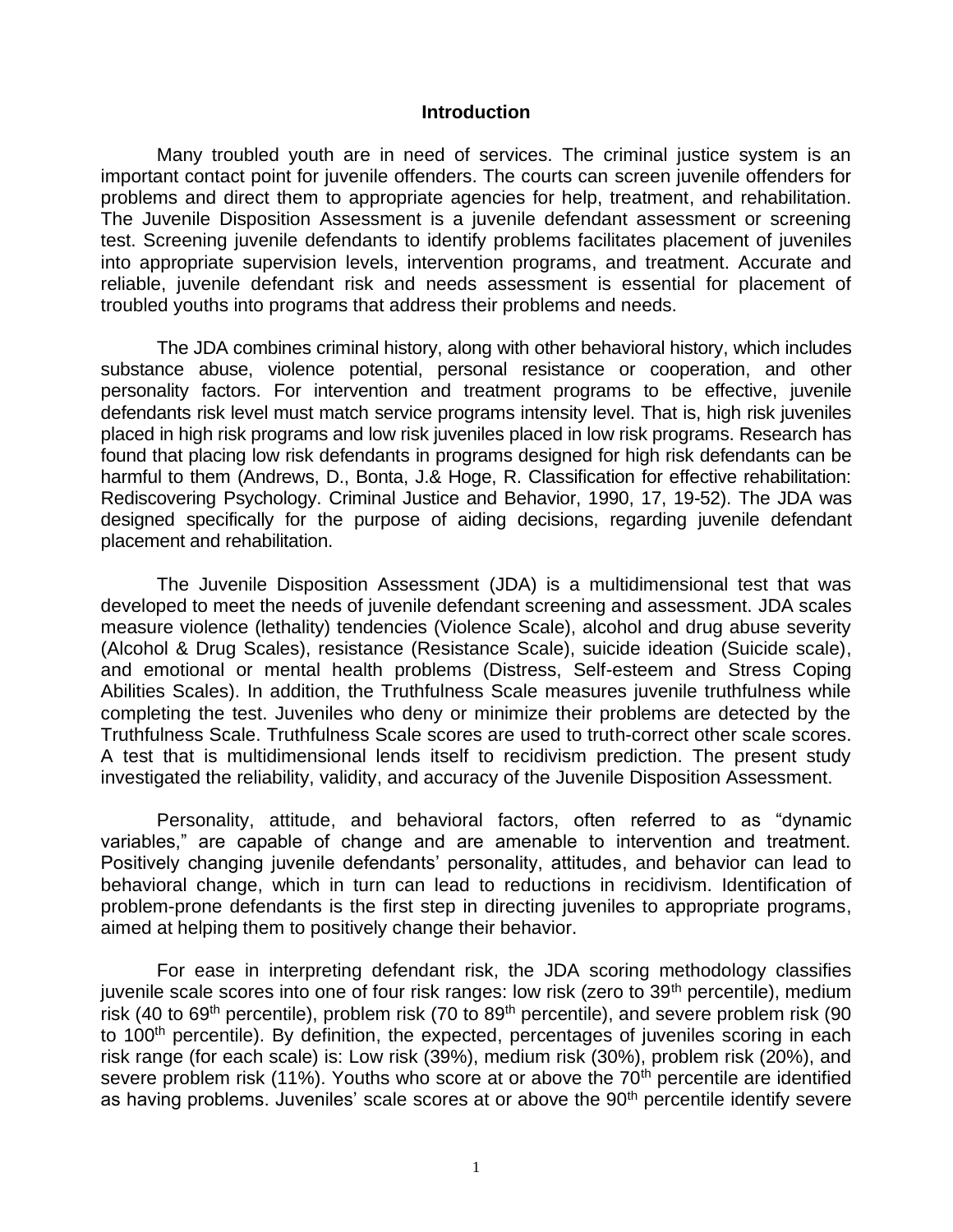problems. The accuracy of the JDA, in terms of risk range percentages, was examined in this study.

This study sought to validate the JDA in a sample of juvenile defendants who were tested at court referral programs. Two methods for validating the JDA were used in this study. The first method (discriminant validity) compared first and multiple offenders' scale scores. Multiple offenders were offenders with two or more arrests, and first offenders had one or no arrest. It was hypothesized that statistically, significant differences between multiple and first offenders would exist, and JDA scales would differentiate between first and multiple offenders. Multiple offenders would be expected to score higher on JDA scales, because having a second arrest is indicative of serious problems.

The second validation method (predictive validity) examined the accuracy at which the JDA identified "problem juveniles," i.e., violent-prone juvenile defendants, problem drinkers, and problem drug abusers. Tests that measure severity of problems should be able to predict if juveniles have problems, by the magnitude (severity) of their scores. Accurate tests differentiate between problem and non-problem youths. An inaccurate test, for example, may, too often, call non-problem drinkers problem drinkers, or vice versa. Responses to test items obtained from the juveniles served as criterion measures.

Having been in alcohol treatment identifies juveniles as having an alcohol problem. It is acknowledged that there are some juveniles who have an alcohol problem, but have not been in treatment. Nevertheless, youths who have been in alcohol treatment would be expected to score in the Alcohol Scale's problem range. Similarly, having been in drug treatment identifies youths who have drug problems. In regards to violence, juveniles' direct admissions of problems were used as the criteria.

For the predictive validity analyses, participants were separated into two groups, those who had treatment or admitted problems (problem group) and those who did not have treatment, or did not admit to problems (no problem group). Then, respondent scores on the relevant JDA scales were compared. It was predicted that problem group youths would score in the problem risk range  $(70<sup>th</sup>$  percentile and above) on the relevant JDA scales. Non-problem was defined in terms of low risk scores (39<sup>th</sup> percentile and below). The percentage of problem group youths who scored in the 70<sup>th</sup> percentile range and above is a measure of how accurate JDA scales are. High percentages (above 90%) of problem group youths, who had problem risk scores, would indicate the scales are accurate. Conversely, the percentages of problem group juveniles, who score in the low range, are predicted to be very low (less than 10%). Because criterion measures were gotten from the JDA database, a lack of suitable, criterion measures prevented carrying out predictive, validity analyses on the other, JDA scales. The test items used in these analyses were, "I have been in alcohol treatment for my drinking problem." "I have been in counseling or treatment for my drug use." "I am a violent person."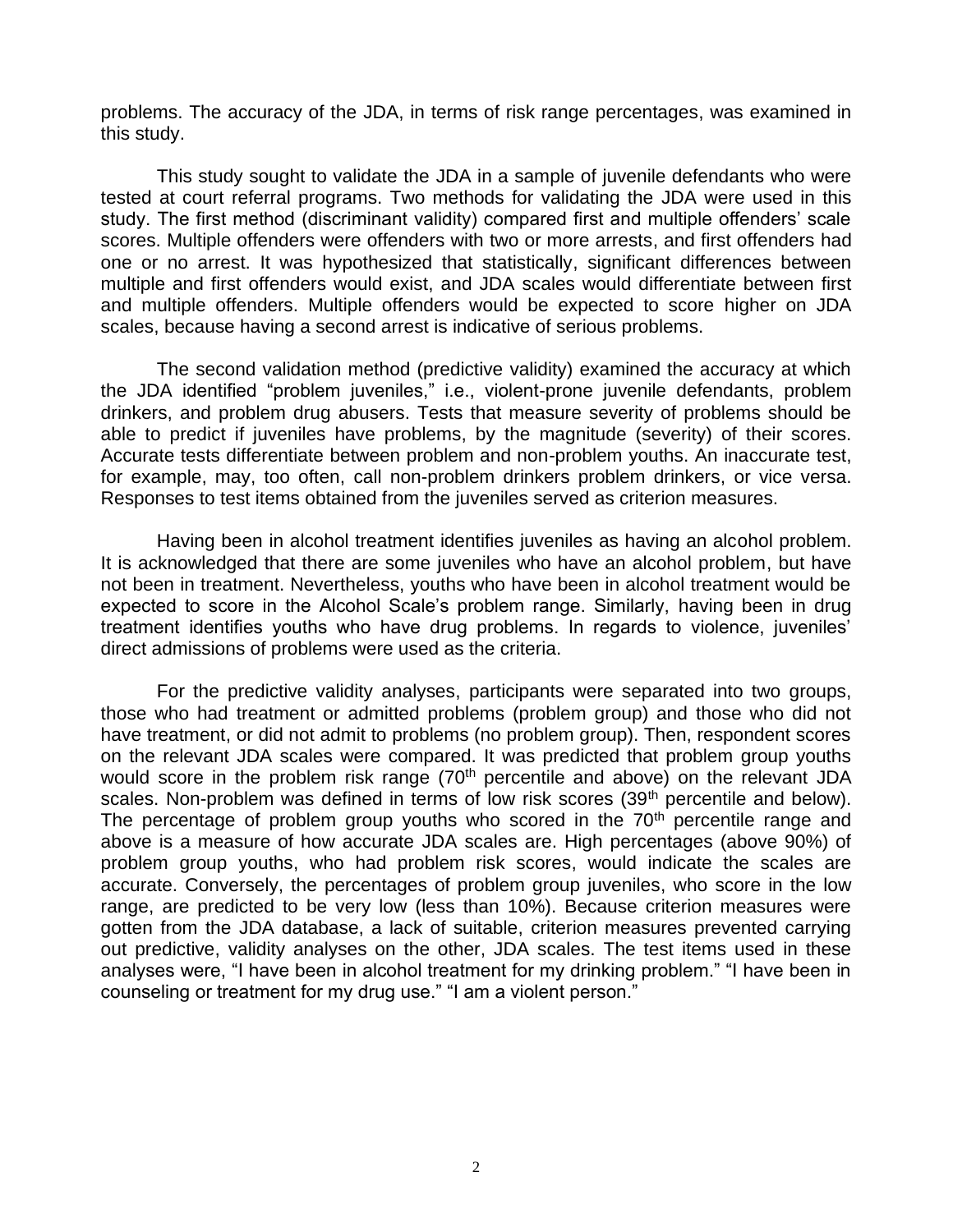#### **Method**

#### **Subjects**

There were 1,329 juvenile defendants tested with the JDA. There were 927 males (69.8%) and 402 females (30.2%). The ages of the participants were follows: 12 & under (2.5%); 13 (8.2%); 14 (16.1%); 15 (27.7%); 16 (31.5%); 17 (12.3%); and 18 & over (1.7%). The demographic composition of participants was as follows. Race/Ethnicity: Caucasian (48.9%); Black (40.3%), Hispanic (8.0%); and Other (2.8%). Education: Sixth grade or less  $(6.8\%)$ ; 7<sup>th</sup> grade (11.3%); 8<sup>th</sup> grade (28.5%); 9<sup>th</sup> grade (30.9%); 10<sup>th</sup> grade (16.0%); 11<sup>th</sup> grade (5.7%); High School graduate/GED (0.5%); and some College (0.2%).

Over 58 percent of the participants were arrested two or more times. Over 13 percent of the juveniles had six or more arrests. Over 80 percent of the juveniles had been on probation one or more times. Over 13 percent of the participants had two or more alcohol arrests, and 24.6 percent had two or more drug arrests. Over 15 percent of the juveniles had their first arrest before the age of 13, and over 15 percent were arrested by the age of 16.

#### Procedure

Participants completed the JDA as part of defendant screening and assessment in court referral settings. The JDA contains nine measures or scales. These scales are briefly described as follows: The Truthfulness Scale measures the truthfulness, denial, and problem minimization of the respondent while taking the JDA. The Suicide Scale identifies suicide prone individuals. Some youth are emotionally overwhelmed, desperate, and dangerous to themselves. The Resistance Scale measures defensiveness, cooperation, or resistance to help. The Self-Esteem Scale reflects a person's explicit valuing and appraisal of self. It incorporates an attitude of acceptance-approval versus rejection-disapproval. The Violence Scale measures the use of force to injure, damage, or destroy. This scale measures the youth's danger to self and others. The Alcohol Scale measures severity of alcohol use or abuse. The Drug Scale measures severity of drug use or abuse. The Distress Scale measures experienced pain, worry, sorrow, and grief. Distress can involve both mental and physical strain. The Stress Coping Abilities Scale measures ability to cope with stress. A score at the 90<sup>th</sup> percentile or higher on this scale identifies established, emotional and mental health problems.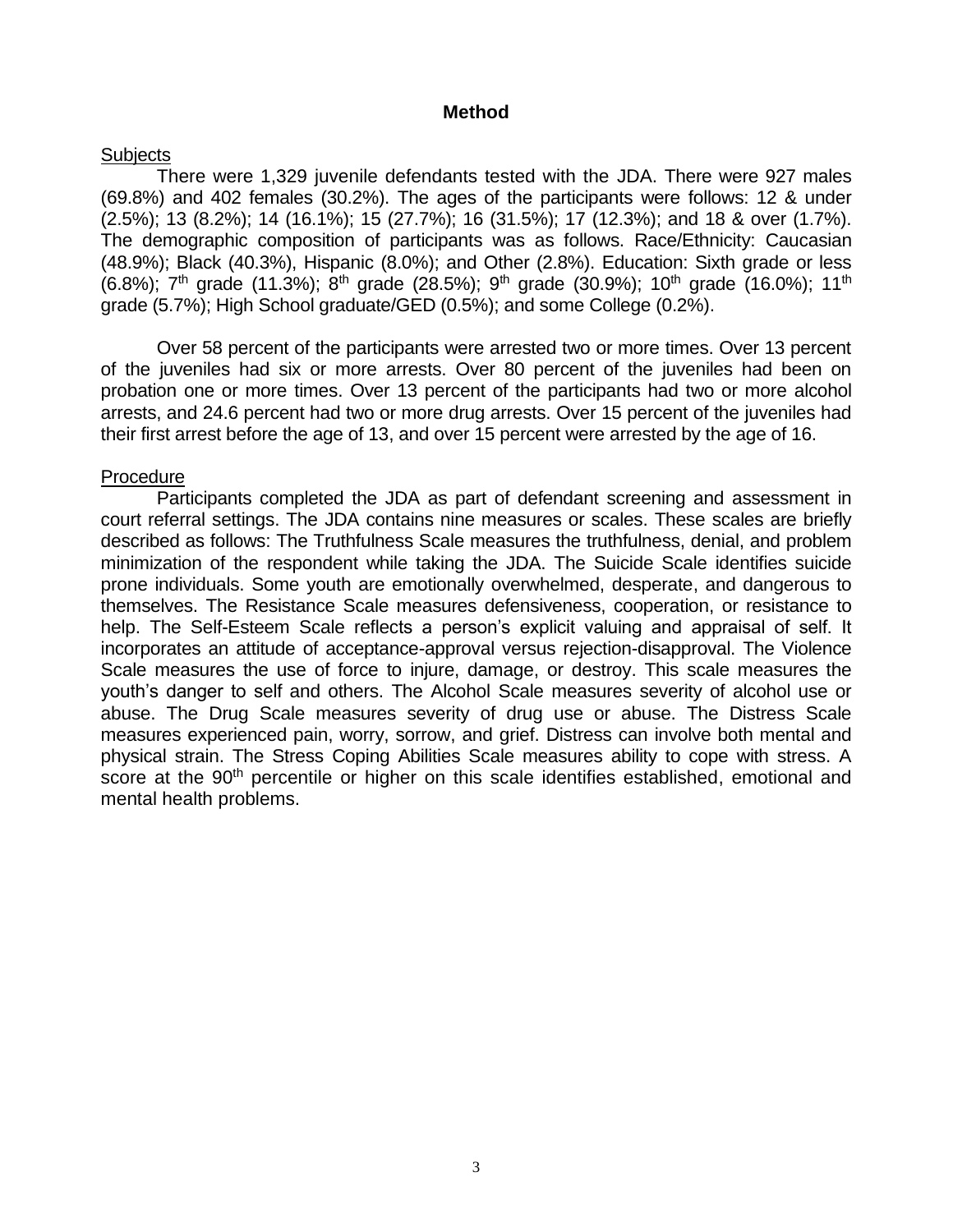#### **Results and Discussion**

The inter-item reliability coefficient alphas for the nine JDA scales are presented in Table 1. All scales were highly reliable. Reliability coefficient alphas for all JDA scales were at or above 0.85. These results demonstrate that the JDA is a very reliable, juvenile defendant assessment test.

| <b>JDA SCALES</b>              | <b>Coefficient Alphas</b> | <b>Significance Level</b> |  |  |
|--------------------------------|---------------------------|---------------------------|--|--|
| <b>Truthfulness Scale</b>      | .87                       | p<.001                    |  |  |
| Suicide Scale                  | .87                       | p<.001                    |  |  |
| <b>Resistance Scale</b>        | .85                       | p<.001                    |  |  |
| Self-esteem Scale              | .90                       | p<.001                    |  |  |
| <b>Violence Scale</b>          | .91                       | p<.001                    |  |  |
| <b>Alcohol Scale</b>           | .92                       | p<.001                    |  |  |
| Drug Scale                     | .91                       | p<.001                    |  |  |
| <b>Distress Scale</b>          | .91                       | p<.001                    |  |  |
| <b>Stress Coping Abilities</b> | .92                       | p<.001                    |  |  |

**Table 1. Reliability of the Juvenile Disposition Assessment (N=1,329)**

Discriminant validity results are presented in Table 2. In these analyses the answer sheet item, "Total number of times arrested" was used to define first offenders (one or no arrest) and multiple offenders (2 or more arrests). T-test comparisons were used to study the statistical significance between the offender groups. There were 556 first offenders and 773 multiple offenders. The Alcohol and Drug Scales were, again, analyzed using alcohol and drug arrests. "Number of alcohol arrests" was used for the Alcohol Scale, which had 1,282 first offenders and 47 multiple offenders (2 or more arrests). "Number of drug arrests" was used for the Drug Scale, which had 1,234 first offenders and 95 multiple offenders (2 or more arrests).

| Table 2. Comparisons between first offenders and multiple offenders (N=1,329). |  |
|--------------------------------------------------------------------------------|--|
|                                                                                |  |

| <b>JDA</b><br><b>Scale</b>     | <b>First Offenders</b><br>Mean | <b>Multiple Offenders</b><br><b>Mean</b> | T-value     | Level of<br>significance |  |
|--------------------------------|--------------------------------|------------------------------------------|-------------|--------------------------|--|
| <b>Truthfulness Scale</b>      | 9.14                           | 9.80                                     | $t = 2.00$  | p<.05                    |  |
| Suicide Scale                  | 21.40                          | 24.99                                    | $t = 1.63$  | n.s.                     |  |
| Resistance Scale               | 14.23                          | 19.44                                    | $t = 11.38$ | p<.001                   |  |
| Self-Esteem Scale              | 19.19                          | 19.33                                    | $t = 0.13$  | n.s.                     |  |
| Violence Scale                 | 12.27                          | 21.38                                    | $t = 17.01$ | p<.001                   |  |
| Alcohol Scale*                 | 4.13                           | 16.62                                    | $t = 11.97$ | p<.001                   |  |
| Drug Scale*                    | 9.02                           | 22.96                                    | $t = 13.41$ | p<.001                   |  |
| <b>Distress Scale</b>          | 16.78                          | 24.48                                    | $t = 10.86$ | p<.001                   |  |
| <b>Stress Coping Abilities</b> | 94.97                          | 84.21                                    | $t = 4.91$  | p<.001                   |  |

\*Note: Offender status defined by alcohol and drug arrests. The Self-Esteem and Stress Coping Abilities Scales is reversed, in that higher scores are associated with higher self-esteem and better stress coping skills.

Table 2 shows that mean (average) scale scores of first offenders were significantly lower than scores for multiple offenders, on all JDA scales, with the exception of the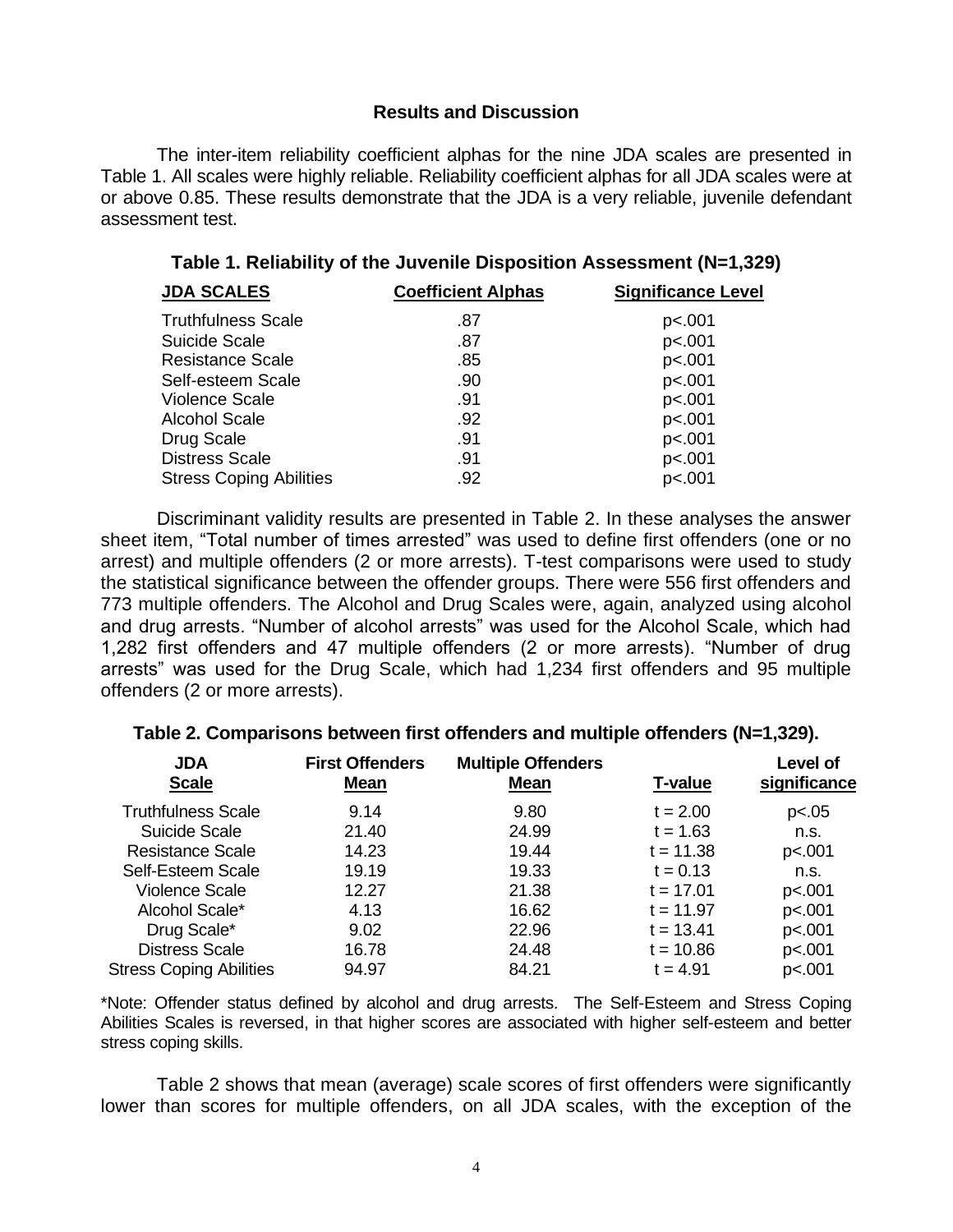Truthfulness, Suicide, and Self-Esteem Scales. As expected, multiple offenders scored significantly higher than did first offenders. Truthfulness Scale results indicate that first offenders tried to minimize their problems, or fake good when tested, more than did multiple offenders. First offenders may have tried to lessen their situation by faking good. Suicide and Self-Esteem Scales indicated that there was no significance difference between first and multiple offenders. JDA severity measurement scales differentiated between first offenders and multiple offenders. These results support the validity of the JDA.

Multiple offenders scored, significantly, higher on the Stress Coping Abilities Scale than did first offenders. Juveniles who have multiple arrests demonstrate emotional problems beyond the expected, problem-prone behaviors. Juvenile defendants' emotional and personality problems must be addressed, if these defendants are to be helped. Changing, juvenile problem-prone behavior entails resolving emotional and personality problems.

Correlation coefficients between defendants' criminal history and their JDA scale scores are presented in Table 3. Statistically significant, correlation coefficients between JDA scales and criminal history variables also validate JDA scale scores. JDA scales that measure problem-prone behavior were expected to be correlated with variables that indicate juvenile problems, such as the number of times they have been arrested, their age at first arrest, and probation records. For example, it is expected that the Alcohol Scale correlates with number of alcohol-related arrests and the Drug Scale correlates with drugrelated arrests. Juveniles' criminal histories were obtained from JDA answer sheets that were completed by the youths.

The JDA scales included in this analysis were the Alcohol, Drug, and Violence Scales. These scales measure problem-prone behavior that can result in defendant arrests. The other JDA scales are not included, because the scales measure emotional and mental health factors.

| <b>Alcohol</b><br><b>Scale</b> | Drug<br><b>Scale</b> | <b>Violenc</b><br>е |
|--------------------------------|----------------------|---------------------|
|                                |                      | <b>Scale</b>        |
| - 06^                          | $-.02$               | $-0.39**$           |
| $.24***$                       | $.19***$             | $.52**$             |
| $.11***$                       | $.14**$              | $.29**$             |
| .40**                          | $12**$               | $.10**$             |
| $.20**$                        | $.38***$             | $.15***$            |
|                                |                      |                     |

### **Table 3. Relationships between Criminal History Variables and JDA Scales**

Note: Significance level ^ p<.05, \*\* p<.001.

Age at first arrest is shown to be correlated with the Violence, Alcohol, and Drug Scales. The negative coefficients indicate that the younger a defendant is at their first arrest, the higher their scale scores are. Number of times arrested is correlated with these JDA scales. Number of times on probation is also correlated with these JDA scales. The Alcohol Scale is, significantly, correlated with alcohol-related arrests. The Drug Scale is,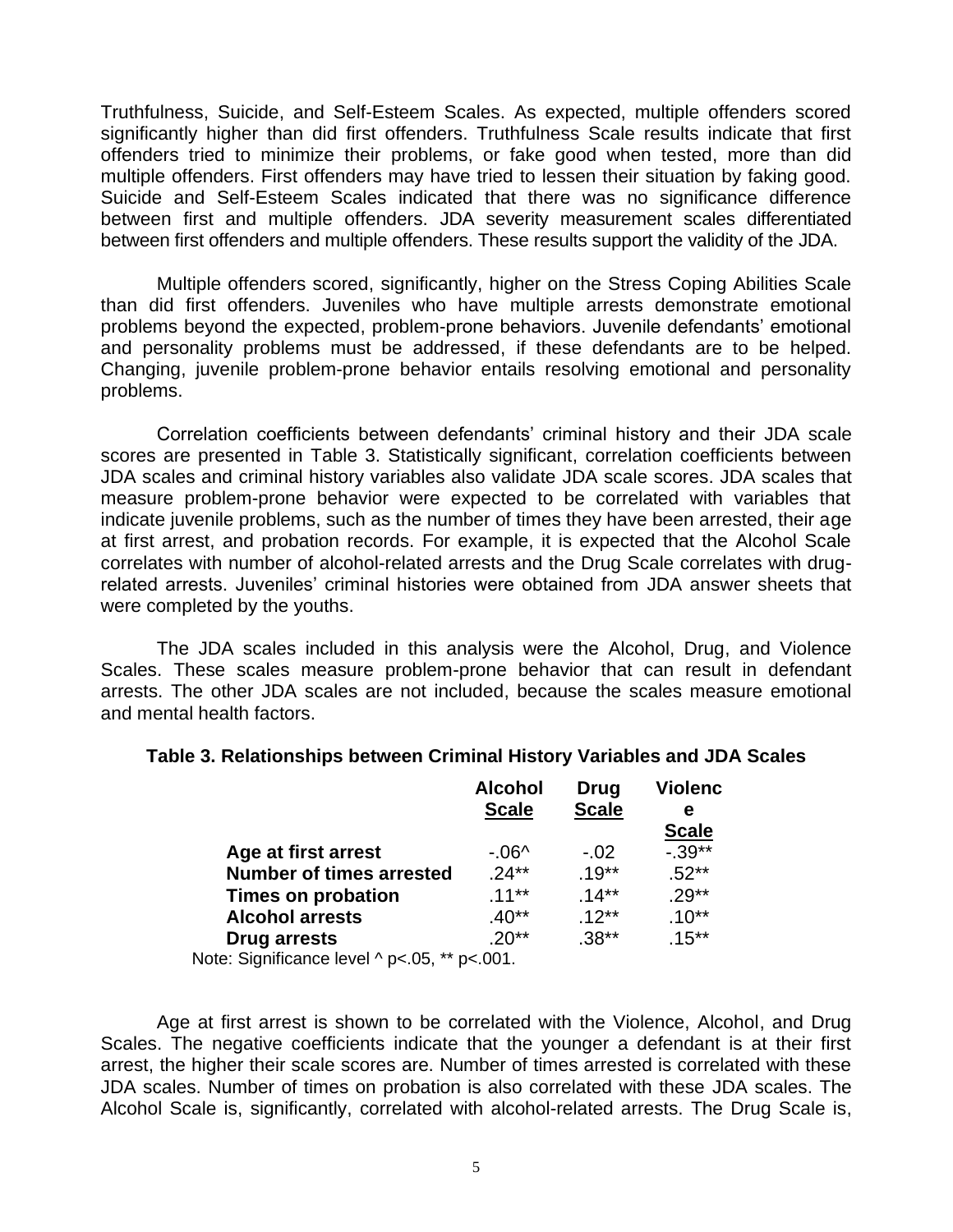significantly, correlated with drug-related arrests. These results are in agreement with the discriminant validity results reported above. Significant correlations with alcohol and drug arrests support the validity of the Alcohol and Drug Scales, respectively. The magnitude of the correlation coefficients is moderate and suggests that criminal history variables, alone, do not predict defendant problems. JDA scales that measure problem-prone behaviors are needed for accurate prediction of juvenile defendant problems.

Predictive validity results for the correct identification of problem behavior (violence tendencies, drinking, and drug abuse problems) are presented in Table 4. Table 4 shows the percentages of juveniles who had or admitted to having problems, and who scored in the problem risk range. For the Alcohol and Drug Scales criteria, problem behavior meant the youth had alcohol or drug treatment. For the Violence Scale criterion, the juvenile admitted being a violent person. In these analyses, scale scores in the Low risk range (zero to 39<sup>th</sup> percentile) represent "no problem," whereas, scores in the Problem and Severe Problem risk ranges (70<sup>th</sup> percentile and higher) represent alcohol, drug, and violence problems.

The Alcohol Scale is very accurate in identifying juveniles who have alcohol problems. There were 92 juveniles who had been in alcohol treatment, and these youths were classified as problem drinkers. All 92 youths, or 100 percent had Alcohol Scale scores at or above the 70th percentile. The Alcohol Scale correctly identified all of the juvenile defendants categorized as problem drinkers. This result validates the Alcohol Scale. It is likely that some juveniles have alcohol problems, but have not been in treatment. For these individuals, scoring at or above the  $70<sup>th</sup>$  percentile on the Alcohol Scale, alcohol treatment is recommended.

The Drug Scale was also very accurate in identifying juveniles who have drug problems. There were 188 juvenile defendants, who had been in drug treatment; 182 defendants or 96.8 percent had Drug Scale scores at or above the  $70<sup>th</sup>$  percentile. This result strongly substantiates the accuracy of the JDA Drug Scale.

#### **Table 4. Predictive Validity of the JDA**

| <b>JDA</b>   | <b>Correct Identification</b><br>of Problem Behavior |  |  |  |
|--------------|------------------------------------------------------|--|--|--|
| <b>Scale</b> |                                                      |  |  |  |
| Alcohol      | 100%                                                 |  |  |  |
| Drug         | 96.8%                                                |  |  |  |
| Violence     | 99.5%                                                |  |  |  |

The Violence Scale accurately identified juvenile defendants (99.5%) who admitted violence problems. Youths who admitted being a violent person scored in the problem range. The direct admission of a violence problem validates the Violence Scale. The Alcohol and Drug Scales accurately identified juvenile defendants who had alcohol and drug problems. These results strongly support the validity of the JDA Violence, Alcohol, and Drug Scales. The other JDA scales were not included in these analyses, because of a lack of direct admission, or other criterion measure within the JDA database.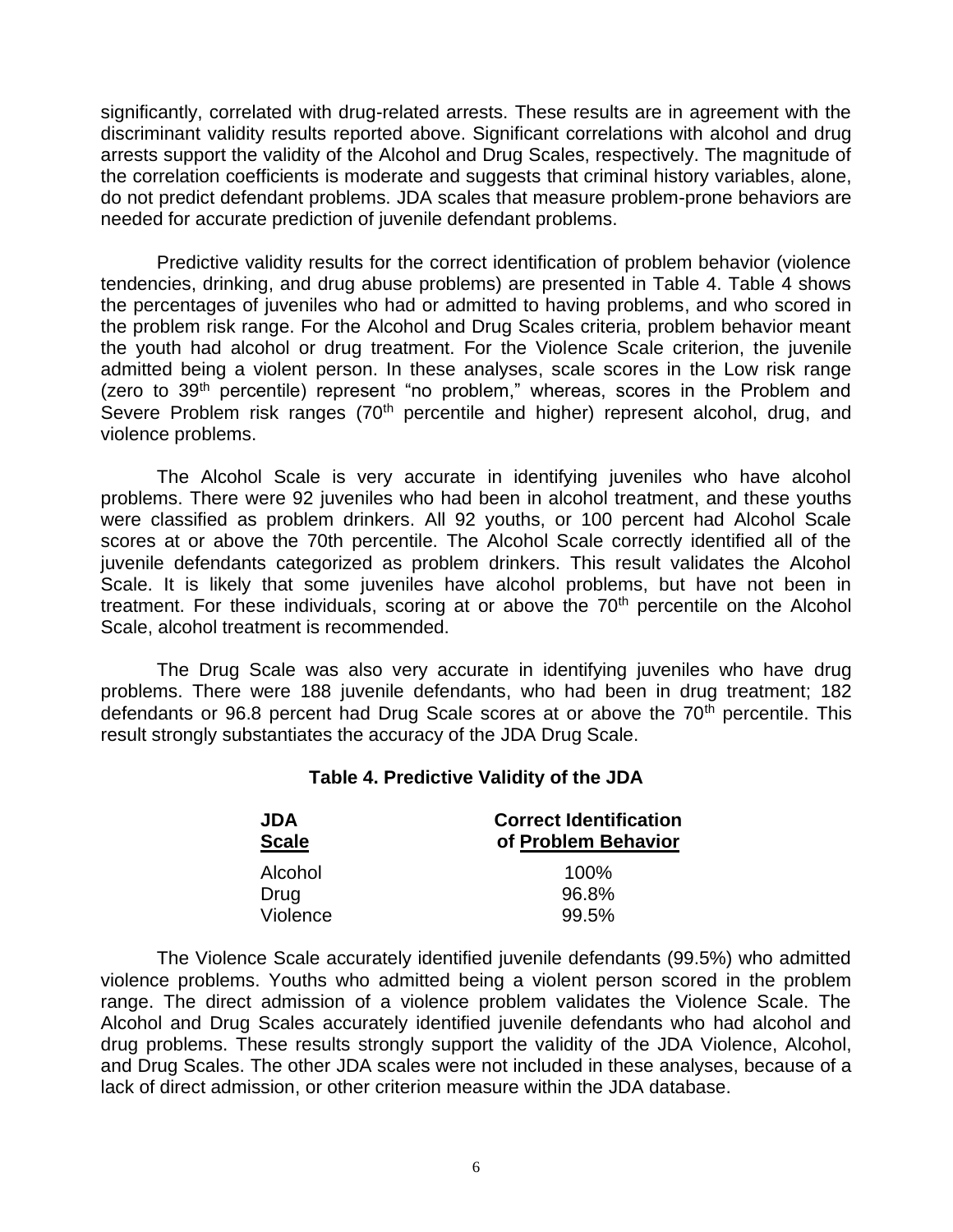JDA risk range percentile accuracy is presented in Table 5. Risk range percentile scores are derived from scoring equations, based on juveniles' pattern of responding to scale items and criminal history, when applicable. There are four risk range categories: Low Risk (zero to 39<sup>th</sup> percentile), Medium Risk (40 to 69<sup>th</sup> percentile), Problem Risk (70 to 89<sup>th</sup> percentile), and Severe Problem or Maximum Risk (90 to 100<sup>th</sup> percentile). Risk range percentile scores represent degree of severity. The higher the percentile score is, the higher the severity of the juvenile's problems.

Analysis of the accuracy of JDA risk range percentile scores involved comparing the juvenile's obtained, risk range percentile scores to predicted, risk range percentages, as defined above. The percentages of juveniles expected to fall into each risk range are: Low Risk (**39%**), Medium Risk (**30%**), Problem Risk (**20%**), and Severe Problem or Maximum Risk (**11%**). These percentages are shown in parentheses in the top row of Table 5. The actual percentage of youths falling in each of the four risk ranges, based on their risk range percentile scores, was compared to these predicted percentages. The differences between predicted and obtained are shown in parentheses.

| <b>Scale</b>         | Low Risk |                 | <b>Medium Risk</b> |                 | <b>Problem Risk</b> |                 | <b>Severe Problem</b> |                 |  |
|----------------------|----------|-----------------|--------------------|-----------------|---------------------|-----------------|-----------------------|-----------------|--|
|                      |          | (39% Predicted) |                    | (30% Predicted) |                     | (20% Predicted) |                       | (11% Predicted) |  |
| <b>Truthfulness</b>  | 39.5     | (0.5)           | 31.3               | (1.3)           | 19.6                | (0.4)           | 9.6                   | (1.4)           |  |
| <b>Suicide</b>       | 39.8     | (0.8)           | 29.7               | (0.3)           | 20.0                | (0.0)           | 10.5                  | (0.5)           |  |
| <b>Resistance</b>    | 38.5     | (0.5)           | 30.4               | (0.4)           | 20.2                | (0.2)           | 10.9                  | (0.1)           |  |
| <b>Self-Esteem</b>   | 40.0     | (1.0)           | 29.2               | (0.8)           | 20.3                | (0.3)           | 10.5                  | (0.5)           |  |
| <b>Violence</b>      | 38.1     | (0.9)           | 30.8               | (0.8)           | 20.4                | (0.4)           | 10.7                  | (0.3)           |  |
| <b>Alcohol</b>       | 39.6     | (0.6)           | 29.5               | (0.5)           | 20.1                | (0.1)           | 10.8                  | (0.2)           |  |
| <b>Drug</b>          | 38.5     | (0.5)           | 29.8               | (0.2)           | 20.9                | (0.9)           | 10.8                  | (0.2)           |  |
| <b>Distress</b>      | 37.9     | (1.1)           | 30.8               | (0.8)           | 20.9                | (0.9)           | 10.4                  | (0.6)           |  |
| <b>Stress Coping</b> | 38.9     | (0.1)           | 30.1               | (0.1)           | 20.0                | (0.0)           | 11.0                  | (0.0)           |  |

**Table 5. Accuracy of JDA Risk Range Percentile Scores**

As shown in Table 5, JDA scale scores are very accurate. The objectively, obtained percentages of participants falling into each risk range are very close to the expected percentages, for each risk category. All of the obtained, risk range percentages were within 1.4 percentage points of the expected percentages, and most (33 of the 36) were within 1.0 percentage points. These results demonstrate that the JDA scale scores accurately classify juvenile defendant risk.

Obtained percentages set risk range cut-off scores. Scores associated with the 39<sup>th</sup>,  $69<sup>th</sup>$  and  $89<sup>th</sup>$  cumulative percentile separate defendants into the four risk ranges. This method standardizes scoring procedures in the JDA. These results show that JDA risk range percentile scores accurately classify defendant risk.